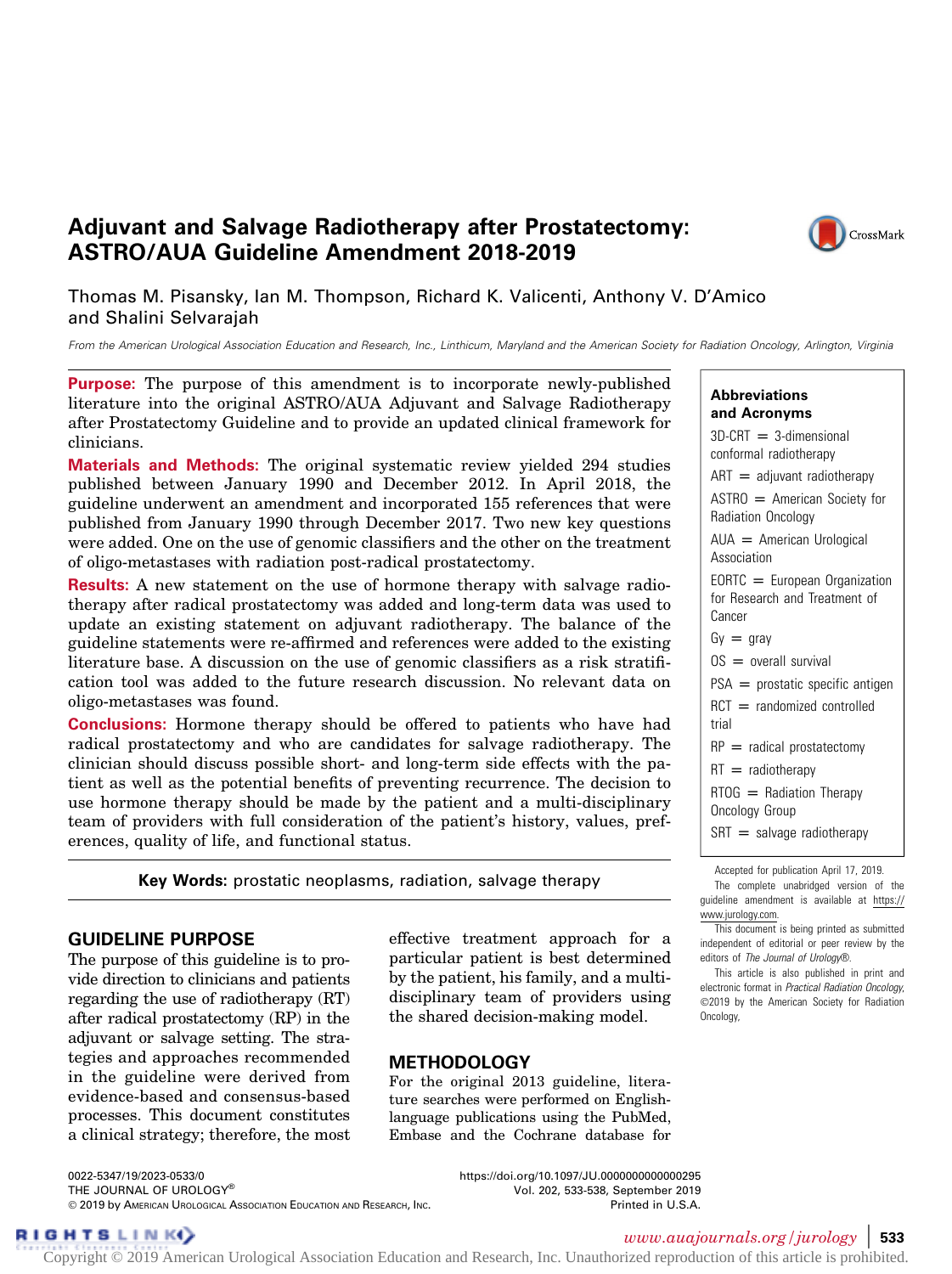Systematic Reviews from January 1990 to December 2012 (DOI: [10.1016/j.juro.2013.05.032](https://doi.org/10.1016/j.juro.2013.05.032)). Preclinical studies (e.g., animal models), commentaries and editorials were excluded. Only studies in which prostate-specific antigen (PSA) data were provided for 75% or more of patients were included. References from review articles were checked to ensure inclusion of all possibly relevant studies. Multiple reports on the same patient group were carefully examined to ensure inclusion of only non-redundant information. The original systematic review yielded an evidence base of 294 articles from which to construct a clinical framework for the use of RT after RP.

In April 2018, the guideline was amended to maintain currency through a process in which newly published high quality literature was identified, reviewed and integrated into the original 2013 guideline. For this amendment, an identical approach was implemented to examine peerreviewed articles published and indexed between September 2012 and December 2017. The Panel also added two new key questions. One concerned the use of genomic classifiers to predict treatment outcomes in the RT after RP setting. The second focused on the treatment of oligo-metastases with RT post-RP (no relevant data on oligo-metastases was found). A new search strategy was developed to identify literature relevant to these two new key questions. This search was conducted from January 1990 to December 2017 to ensure uniformity with the search period used to explore the questions from the original guideline. Both searches yielded a total of 2,516 references of which 2,361 were excluded after deduplication and title and abstract review. Full texts were retrieved for 155 references for more detailed review. Using the best evidence approach, three randomized controlled trials (RCTs) were evaluated in detail to produce this amendment.

For a complete discussion of the methodology and evidence grading, please refer to the unabridged guideline amendment available at [https://www.jurology.com](https://www.auajournals.org/doi/suppl/10.1097/JU.0000000000000295).

## LIMITATIONS OF THE LITERATURE

Limitations of the RT after RP literature included: few RCTs; lack of group equivalence in pathological risk factors in observational studies; variability in PSA assay sensitivity and failure criteria; heterogeneity of RT dose and methods; paucity of studies with follow-up duration longer than 60 months; and overwhelming focus on biochemical recurrence. Less information was available regarding metastatic recurrence, cancer-specific survival, and overall survival (OS). In addition, few studies focused on important quality of life outcomes such as voiding and erectile function.

## **BACKGROUND**

#### Prevalence

In 2018, an estimated 164,690 men were diagnosed with prostate cancer.<sup>[1](#page-5-0)</sup> RP constitutes a cure in approximately two-thirds of such men, but up to one-third of patients manifest recurrent disease

within 10 years. $2^{-5}$  Recurrence risk is greater among men with adverse pathology such as positive surgical margins, seminal vesicle invasion, extraprostatic extension, and higher Gleason scores. $6-12$ 

#### **Definitions**

Adjuvant RT (ART) is the administration of RT post-RP to patients at a higher risk of recurrence because of adverse pathological features prior to evidence of disease recurrence (i.e., with an undetectable PSA). Salvage RT (SRT) is the administration of RT to the prostatic bed and possibly to the surrounding tissues, including lymph nodes, in the patient with PSA recurrence after surgery but no evidence of distant metastatic disease. Biochemical recurrence after surgery is defined as a detectable  $PSA$  level  $\geq 0.2$  ng/mL with a second confirmatory  $level > 0.2$  ng/mL.

#### ART

The highest-quality evidence that addresses the use of RT after RP is provided by three RCTs with ten years of follow-up data that examined the effect of RT delivered primarily as ART. However, it is important to note that all three RCTs were powered for different primary outcomes. The primary outcome for the SWOG 8794 trial was metastasesfree survival; the European Organisation for Research and Treatment of Cancer (EORTC) 22911 used clinical progression-free survival as the primary outcome; and biochemical progression-free survival was the primary endpoint in the ARO  $96\mbox{-}02$  trial.<br> $^{13-16}$ 

#### ART vs. SRT

A pressing clinical question is whether it is better to administer RT in an ART context (before recurrence) after RP, or as SRT (after detection of recurrence). The use of ART involves irradiation of some patients who never would have had recurrent cancer, exposing them unnecessarily to the side effects of RT. Administering RT as SRT limits its use to patients with recurrence but, particularly in patients with high-risk disease, could theoretically allow progression to metastatic disease.

The Panel attempted to address this issue by examining observational studies that reported outcomes for ART and SRT patients. These studies lack randomization and differ in patient characteristics, RT protocols, failure definitions, and follow-up durations. In addition, most of the published literature reports findings from the use of older RT techniques, making it unclear whether newer techniques might result in fewer apparent differences between ART and SRT outcomes. Overall, the existing literature could not answer this question.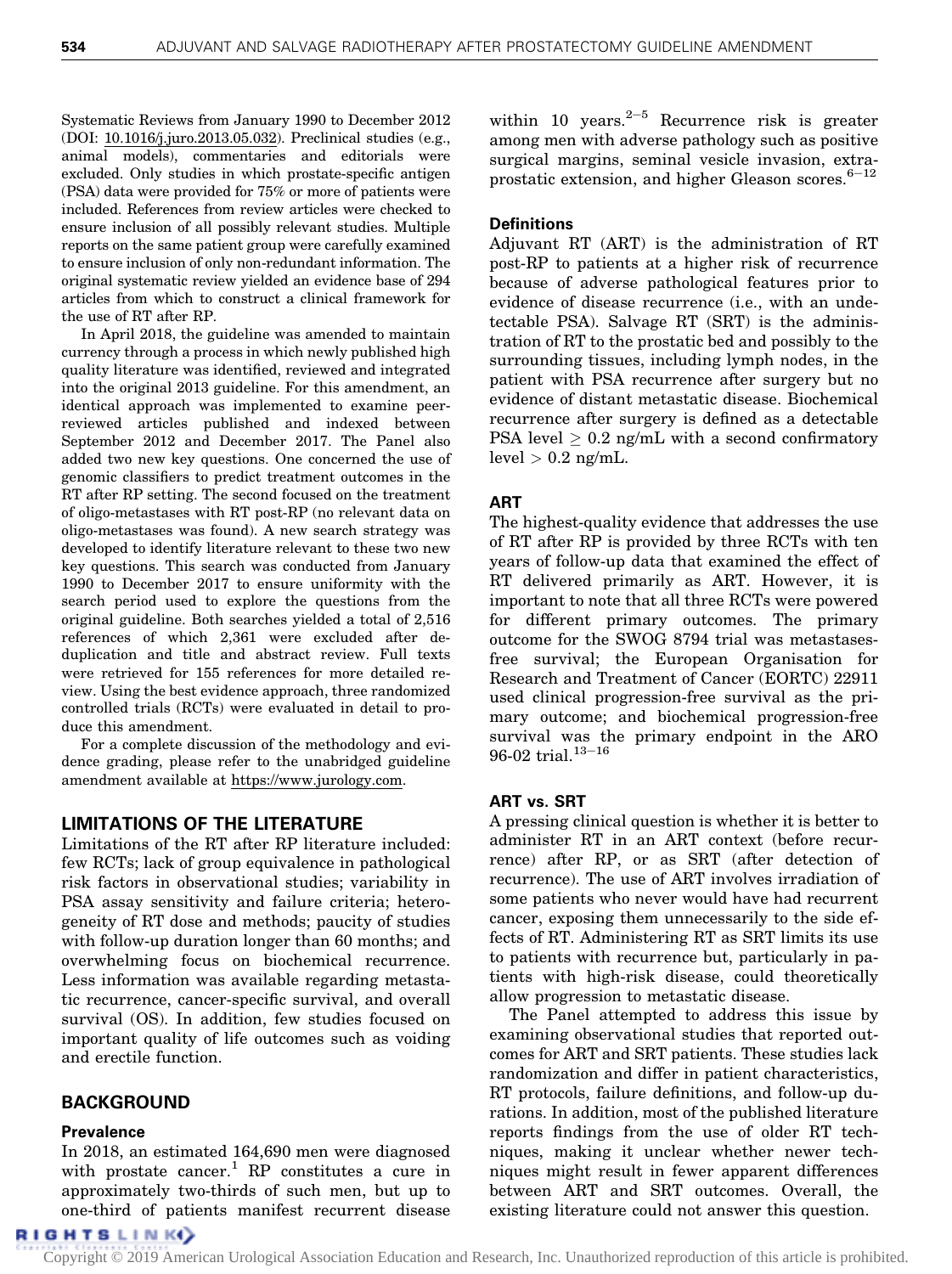#### Radiotherapy Techniques

The Panel attempted to determine which RT techniques and doses produced optimal outcomes in the ART and SRT contexts. It was not possible to answer these questions from the available data.

Approximately one-third of the ART and SRT observational studies looked at patients treated with two-dimensional "conventional" methods, which have since been replaced by three-dimensional conformal RT (3D-CRT) or intensity-modulated RT. The published literature does not reflect implementation of these newer methods adequately. With regard to the RCTs of ART, SWOG 8794 and EORTC 22911 administered RT using "conventional" techniques;  $13,14$  ARO 96-02 administered RT using  $3D-CRT.<sup>15,16</sup>$  The lack of high quality studies using newer RT methods made it difficult to definitively address the question of optimal methods and whether these might differ in the ART vs. SRT settings.

Among observational studies, RT doses ranged from 50-78 gray (Gy) where SRT studies administered somewhat higher dosages than ART studies. Although RT dose-escalation improves freedom from biochemical and (possibly) distant metastatic relapse when used as primary treatment for localized prostate cancer, RCTs have not reported the optimal post-RP RT dose. Clinical data suggest that doses above 65 Gy can be safely delivered and may lead to improved tumor control.<sup>17-21</sup> In the SWOG 8794, EORTC 22911, and ARO 96-02 RCTs, the majority of patients were treated with 60 Gy.

In the Panel's view, 64-65 Gy is the minimum dose that should be delivered post-RP but decisions regarding dose should be made by the treating physician who has full knowledge of the patient's functional status, history, and toxicity tolerance. The Panel notes that there is controversy regarding RT targets and field size. $22-25$ 

#### Use of Hormone Therapy

A key question is whether, when, for how long, and in what form hormone therapy should be administered. The literature review attempted to address these questions by examining studies that focused on the use of hormone therapy in patients who underwent RP and then ART or SRT. Two RCTs evaluated the effects of hormone therapy on OS, and on biochemical and clinical progression-free survival among participants who received SRT after RP. The Radiation Therapy Oncology Group (RTOG) 9601 trial of SRT with or without 24 months of bicalutamide (150 mg daily) had 13 years of follow-up, while the GETUG-AFU 16 trial examined the effects of SRT with or without 10.8 mg subcutaneous goserelin acetate given on the first day of RT, and again 3 months later, had 5 years of follow-up.<sup>26,27</sup> Together, the Panel concluded that these provided sufficient evidence to develop a new statement (see Guideline Statement 9).

The Panel could not provide guidance on the use of hormone therapy in the ART setting given the methodological weaknesses of this literature. These weaknesses include non-randomized study designs, small sample sizes, lack of group equivalence on pathological risk factors, large variations in hormonal therapy protocols, primary focus on biochemical recurrence, and other differences relevant to efficacy such as differences in RT techniques, targets, and total dosage administered. RCTs in this area will be needed to provide definitive evidence.

### Genomic Classifiers to Predict Treatment **Effectiveness**

For this amendment, the Panel examined a new question to determine if there are genomic classifiers that could predict treatment effectiveness in this patient population. There were six retrospective studies and one Markov decision analysis using the Decipher<sup>TM</sup> classifier demonstrating its prognostic association with disease progression, focusing particularly on distant metastases after RP (references 314-320 in unabridged guideline amendment, [https://www.jurology.com](https://www.auajournals.org/doi/suppl/10.1097/JU.0000000000000295)). A 24-gene post-operative RT outcomes score (PORTOS) profile has also been described, as has a 50-gene (PAM50) molecular subtyping of basal and luminal cell lineage.<sup>28,29</sup>

Further evaluation is needed to determine whether genomic classifiers are predictive of a particular treatment effect in a yet-to-be-treated patient, and the Panel concluded that the present level of evidence cannot discern whether genomic classifiers can predict the efficacy, or lack thereof, of ART or SRT after RP. The timing (ART, early SRT, late SRT), type, targeted volume, and dosage of RT, and the use and duration of hormonal therapy are confounding variables that limit certainty in the interpretation of the current literature.

## GUIDELINE AMENDMENTS

The 2018 amendment literature search did not uncover additional information that would alter Statement 1, Statements 3-8, and Statement 10 (formerly Statement 9). They remain unchanged from the 2013 publication of this guideline; all new references have been added to the evidence base. The amended guideline focuses on Statement 2, which was revised to reflect the presence of 10-year data from ARO 96-02; only 5-year data was available from this trial during the publication of the original guideline. In addition, evidence from the RTOG 9601 and the GETUG-AFU 16 trials formed the evidence base to write a new guideline statement on the use of hormone therapy in patients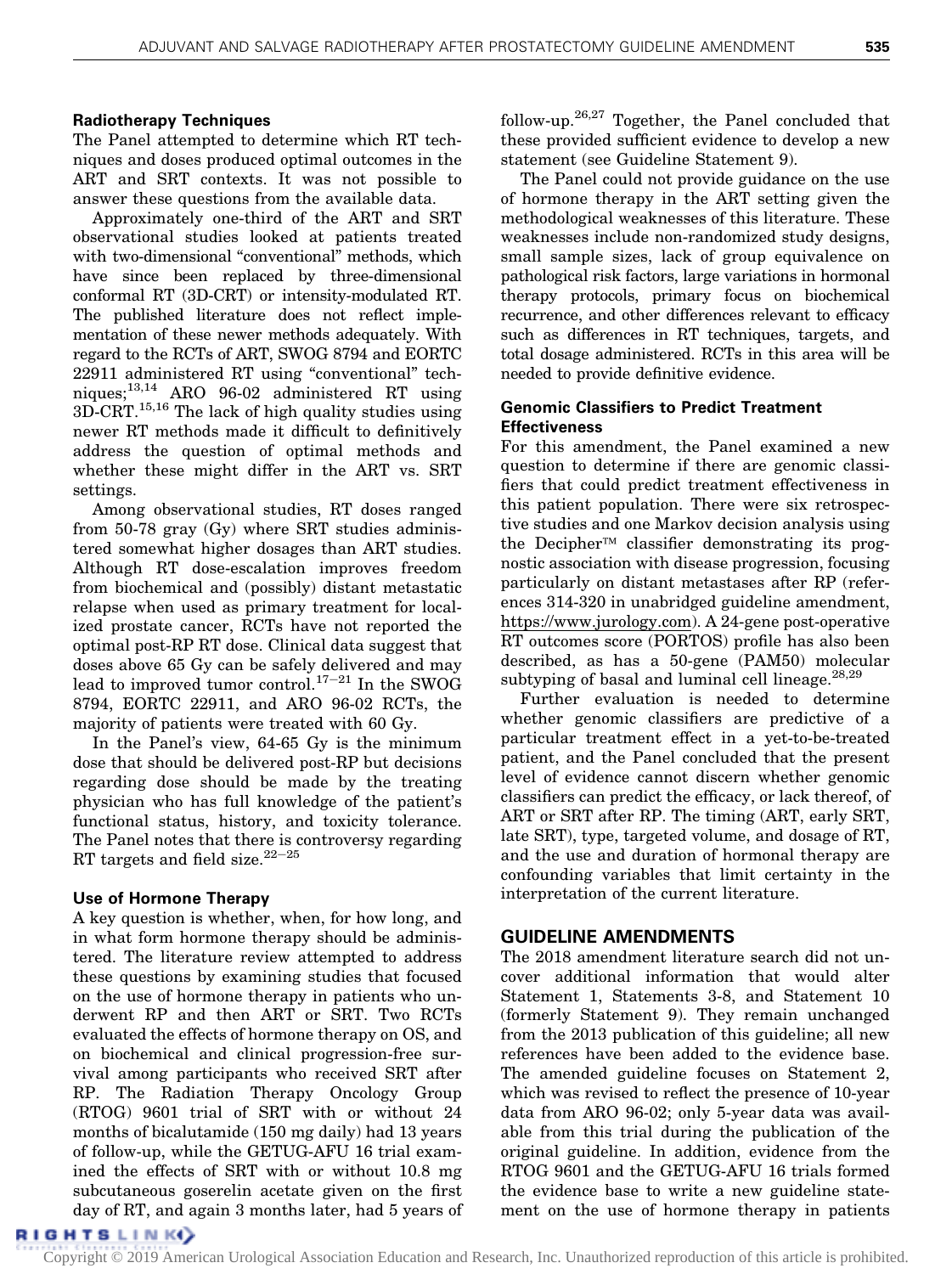receiving SRT after RP. A discussion on the use of genomic classifiers as a risk stratification tool was added to the future research discussion.

Guideline Statement 2: Patients with adverse pathologic findings including seminal vesicle invasion, positive surgical margins, and extraprostatic extension should be informed that adjuvant radiotherapy, compared to radical prostatectomy only, reduces the risk of biochemical recurrence, local recurrence, and clinical progression of cancer. They should also be informed that the impact of adjuvant radiotherapy on subsequent metastases and overall survival is less clear; one of three randomized controlled trials that addressed these outcomes indicated a benefit but the other two trials did not demonstrate a benefit. However, these two trials were not designed to identify a significant reduction in metastasis or death with adjuvant radiotherapy. (Clinical Principle).

Patients should be counseled that high-quality evidence indicates that use of ART in patients with adverse pathology reduces the risk of biochemical recurrence, local recurrence, and clinical progression. Three RCTs (SWOG 8794, EORTC 22911, and ARO 96-02) with more than 10 years of follow-up evaluated the effects of ART among patients with adverse pathology. All trials documented significant improvements in biochemical recurrence-free survival with the use of ART compared to RP only (see figure). Patients should be informed that the impact of ART on metastases and OS is less clear, with benefits reported only in one of the three trials with long-term data on these outcomes.

Guideline Statement 9: Clinicians should offer hormone therapy to patients treated with salvage radiotherapy (postoperative PSA  $\geq 0.20$  ng/mL). Ongoing research may someday allow personalized selection of hormonal or other therapies within patient subsets. (Standard; Evidence Strength: Grade A).

Two RCTs (RTOG 9601 and GETUG-AFU 16) evaluated the effects of hormone therapy on OS and on biochemical and clinical progression among patients who received SRT after  $RP^{26,27}$  RTOG 9601 reported longer term outcomes, and provided the opportunity to observe a significant advantage in OS at 12 years follow-up with 24-month duration of high-dose (150 mg daily) bicalutamide. The trial also reported reductions in the cumulative

incidences of distant metastasis, biochemical recurrence, and death attributed to prostate cancer. Improved survival outcomes were also observed in certain subgroups in RTOG 9601, namely in patients with higher Gleason score, trial entry PSA 0.7  $ng/mL - 4.0$  ng/mL, and those with positive surgical margins. However, RTOG 9601 was not designed to test the effect of bicalutamide in prespecified subgroups, so it is unknown whether there is lack of benefit in other subgroups.

GETUG-AFU 16 had a primary outcome of progression-free survival, mainly a biochemical recurrence-free survival endpoint, and documented significant improvements in freedom from disease progression, which was observed in all prognostic subgroups. There was however no difference in OS at five years, but the study was not designed to detect any difference until ten years of follow-up.

Based on findings from these two RCTs, the Panel recommends that clinicians offer hormone therapy to candidates for SRT, namely patients with postoperative PSA  $\geq 0.2$  ng/mL and no distant metastasis. When hormone therapy is offered, the clinician should discuss possible short- and longterm side effects with the patient as well as the potential benefits of preventing recurrence. The decision to use hormone therapy should be made by the patient and a multi-disciplinary team of providers using the shared decision-making model, taking into account the patient's history, values, preferences, quality of life, and functional status.

## FUTURE DIRECTIONS: GENOMIC CLASSIFIERS

The Decipher<sup> $TM$ </sup> genomics resource information database has been recently used to link genomic findings with clinical outcomes, as have other methods. A genomic classifier as a predictive marker will identify individuals in whom the effectiveness of a controlled treatment method varies as a direct result of the marker, and as it relates to a particular outcome. At present, there is ongoing recruitment to a RCT conducted by NRG Oncology  $(GU002)$  that uses Decipher<sup>TM</sup> as a pre-randomization stratification factor with participants categorized into low/intermediate genomic classifier score and high



Meta-analysis of biochemical recurrence data from SWOG 8794, EORTC 22911, and ARO 96-02

RIGHTSLINKY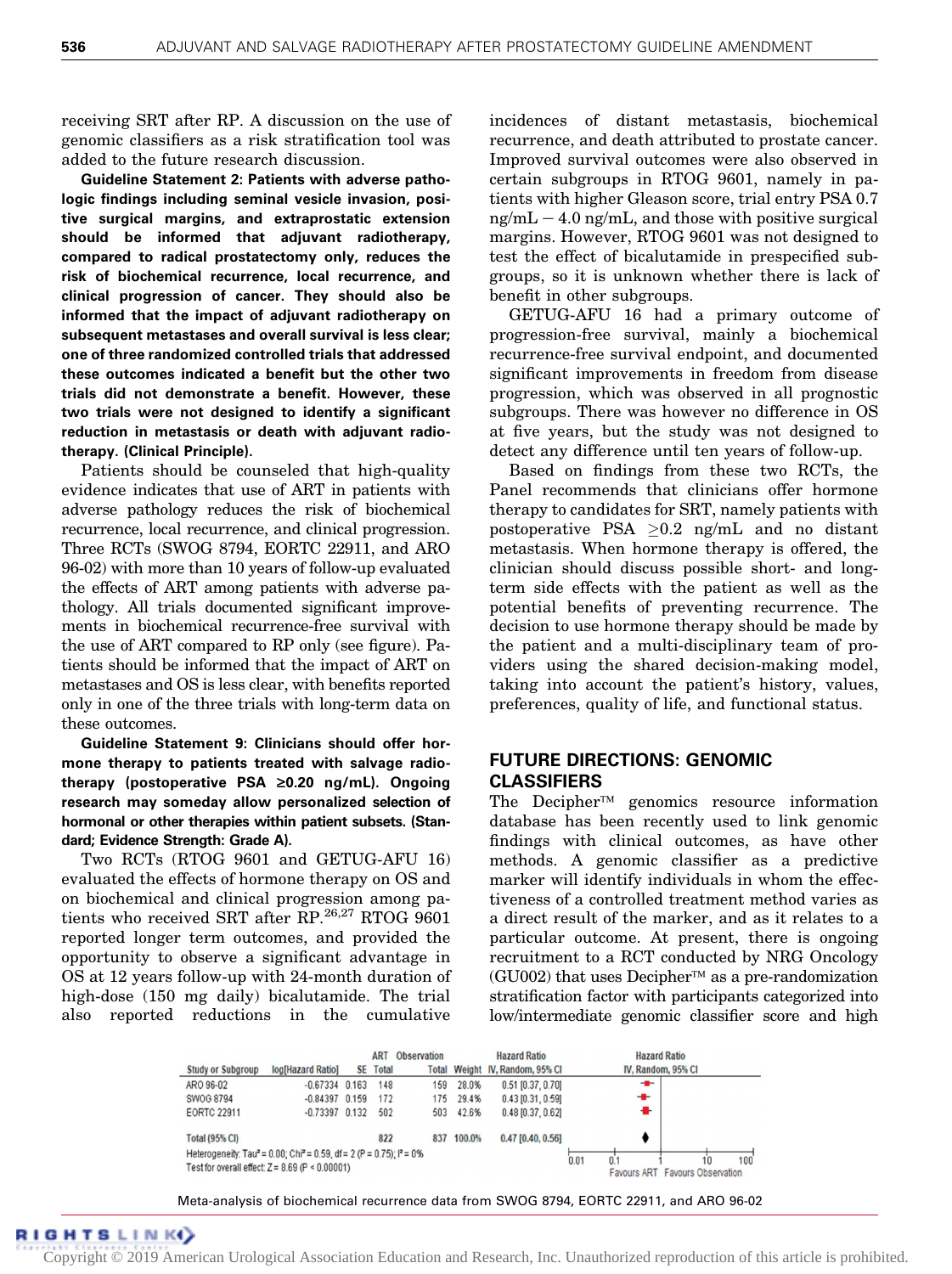genomic classifier score. Participants are then randomized to receive either SRT with hormonal therapy or the same with chemotherapy. Treatment response by genomically defined subsets of patients will be used to assess whether the genomic classifier predicted response to chemotherapy.

#### DISCLAIMER

This document was written by the Prostate Guidelines Panel of the America Society for Radiation Oncology (ASTRO) and the American Urological Association Education and Research, Inc. (AUA). Both the Guidelines Committee of ASTRO and the Practice Guidelines Committee of the AUA selected the panel. Membership of the committee included urologists, radiation oncologists, and a medical oncologist, with specific expertise on this disorder. The mission of the committee was to develop recommendations that are analysis-based or consensus-based, depending on Panel processes and available data, for optimal clinical practices in the diagnosis and treatment of prostate cancer.

Funding of the committee was provided by ASTRO and the AUA. Committee members received no remuneration for their work. Each member of the committee provides an ongoing conflict of interest disclosure to ASTRO and the AUA.

While these guidelines do not necessarily establish the standard of care, ASTRO/AUA seek to recommend and to encourage compliance by practitioners with current best practices related to the condition being treated. As medical knowledge expands and technology advances, the guidelines will change. Today these evidence-based guidelines statements represent not absolute mandates but provisional proposals for treatment under the specific conditions described in each document. Furthermore, this Guideline should not be deemed inclusive of all proper methods of care or exclusive of other methods of care reasonably directed to obtaining the same results. The ultimate judgment and propriety of any specific therapy must be made by the physician and the patient in light of all the circumstances presented by the individual patient. For all these reasons, the guidelines do not preempt physician judgment in individual cases.

Treating physicians must take into account variations in resources, and patient tolerances, needs, and preferences. Conformance with any clinical guideline does not guarantee a successful outcome. The guideline text may include information or recommendations about certain drug uses ("off label") that are not approved by the Food and Drug Administration, or about medications or substances not subject to the Food and Drug Administration approval process. ASTRO/AUA urge strict compliance with all government regulations and protocols for prescription and use of these substances. The physician is encouraged to carefully follow all available prescribing information about indications, contraindications, precautions and warnings. These guidelines and best practice statements are not intended to provide legal advice about use and misuse of these substances.

ASTRO/AUA assume no liability for the information, conclusions, and findings contained in the Guideline.

Although guidelines are intended to encourage best practices and potentially encompass available technologies with sufficient data as of close of the literature review, they are necessarily time-limited and are prepared on the basis of information available at the time the panel was conducting its research on this topic. Guidelines cannot include evaluation of all data on emerging technologies or management, including those that are FDA-approved, which may immediately come to represent accepted clinical practices. For this reason, ASTRO/AUA does not regard technologies or management which are too new to be addressed by this Guideline as necessarily experimental or investigational. In addition, this Guideline cannot be assumed to apply to the use of these interventions performed in the context of clinical trials, given that clinical studies are designed to evaluate or validate innovative approaches in a disease for which improved staging and treatment are needed or are being explored.

This Guideline presents scientific, health, and safety information and may to some extent reflect scientific or medical opinion. It is made available to ASTRO and AUA members, and to the public, for educational and informational purposes only. Any commercial use of any content in this Guideline without the prior written consent of ASTRO or AUA is strictly prohibited.

## PANEL ACKNOWLEDGMENT

AUA/ASTRO would like to recognize the members of the Adjuvant and Salvage Radiotherapy after Prostatectomy: ASTRO/AUA Guideline panel for their contributions to the development of the original guideline that served as a basis for this amendment: Ian M. Thompson, Richard K. Valicenti, Peter Albertsen, Brian J. Davis, S. Larry Goldenberg, Carol Hahn, Eric Klein, Jeff Michalski, Mack Roach, Oliver Sartor, J. Stuart Wolf and Martha M. Faraday.

#### CONFLICT OF INTEREST DISCLOSURES

Consultant/Advisor: Ian Thompson, Threshold, Harvard University, Rapamycin Holdings. Scientific Study or Trial: Ian Thompson, SWOG, MagForce, Exosome Diagnostics.

RIGHTSLINKY